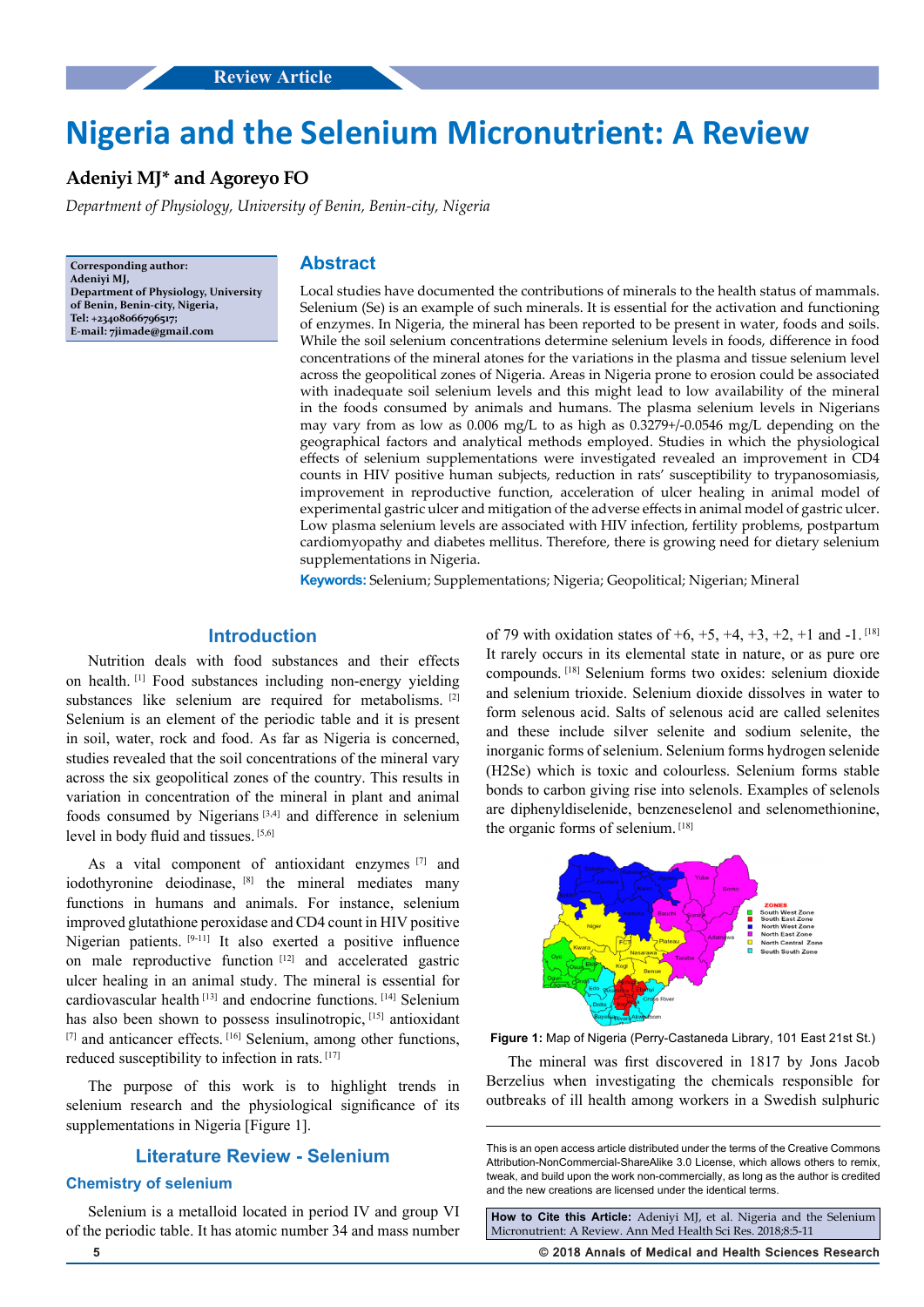acid plant. [19] Klaus Schwarz proved selenium is an essential nutrient necessary for both normal growth and reproduction in animals. [20]

## **Absorption of selenium**

Ingested dietary selenium is absorbed in the small intestine. Inorganic and organic forms of selenium are absorbed primarily in the duodenum, jejunum and ileum and to a little extent in the stomach. Vitamins C, A and E speed up selenium absorption. [21] Mercury and phytates may slow down selenium absorption through chelation and precipitation. Dietary selenium in the inorganic form such as selenite elicits greater incorporation of the mineral into glutathione peroxidase than when selenomethionine, the organic forms is the dietary form. Sodium selenite is efficiently absorbed from the digestive tract in a homeostatically independent pattern. They are then incorporated into sulphur containing protein and albumin. [21,22] Selenium replaces the sulfur in cysteine forming selenocysteine, a selenoprotein. There are about twenty-five different types of selenoprotein coded by twenty five selenoprotein genes in humans.<sup>[23]</sup>

## **Storage of selenium**

Selenium is stored in the tissues in varying concentrations: 30% in the liver, 30%, in the muscle, 15% in kidney, 10% in the plasma and the remaining 15% throughout other organs. [8,21,24] Concentrations of free selenium are greatest in the renal cortex and pituitary gland, followed by the thyroid gland, adrenals, testes, ovaries, liver, spleen, and cerebral cortex. [8,25,26]

## **Metabolism of selenium**

Selenium undergoes reduction and methylation. Sodium selenite crosses the plasma membranes and reacts with methyl cytoplasmic thiols in the reduction pathway forming selenide, which is then methylated, giving rise to methylated selenium derivatives that are excreted in urine, expired air via the lungs, and feces. [27,28] The proportion of selenium intake excreted depends on dietary intakes [Figure 2]. [29-31]



**Figure 2:** Metabolic pathway of selenium. [8]

## **Bioassay of selenium**

Selenium concentrations are typically measured in plasma, [8,12] serum, whole blood, amniotic fluid, and urine as well as hair and toenails. <sup>[8]</sup> The main methods devised in the assay of the mineral are atomic absorption spectrometry and inductively coupled plasma-mass spectrometry.

According to the World Health Organization, the proposed optimal concentration of selenium in plasma for healthy adults is 39.5-197.4 ng/ml (or 0.0395-0.1974 µg/ml). [8] Glutathione peroxidase reaches maximal activity when serum selenium concentrations are between 70-90 ng/mL which can be achieved through dietary intakes of selenium 55-65 µg/day. Studies reveal that selenoprotein P is the main supplier of selenium to tissues in the body. [8,32] Selenoprotein P reaches its peak expression when serum selenium concentrations are considerably higher than those required to maximize the glutathione activity, around  $125$  ng/mL.  $[8]$ 

## **Selenium distribution in Nigerian land**

Rocks are sources of soil minerals. Like other countries, Nigeria is endowed with three types of rocks: sedimentary, igneous and metamorphic rocks. Sedimentary rocks are present in Niger state, Southern states and North-West. Igneous rocks are located in Jos Plateau. Together with metamorphic rocks, the igneous rocks form the oldest crystalline solid physical foundation of the nation. [33]

Soil type in Nigeria includes sandy soils characterizing the northern region in the sahel savanna belt, Laterite soil, forest soil in the south and alluvial soils in the flooded plains of rivers or deltas or along the coastal flats. [33]

Apart from rock, soil, plant and animal, selenium is also produced by burning of hydrocarbons, volcanic eruptions, mining and milling of minerals. [34]

In West Africa, Senegal has the highest soil selenium concentration. [35] Available evidence shows that the plasma selenium concentration in African countries, such as Burundi, Zambia, Malawi, Zaire and Nigeria is inadequate. [36] Analysis of soil selenium in erosion-challenged Oba and Nanka communities, located in South-Eastern zone of Nigeria showed low concentrations of selenium in soil (0.48+/-0.32 ppm and  $0.32+/0.32$  ppm respectively) [6] and water  $(0.03+/0.03)$ 0.01 ppm and 0.04+/-0.01 ppm respectively). Therefore, in the absence of supplementation, plants and animals grown in these communities may exhibit low selenium levels.

The mean soil selenium level around the derelict Udege Mines of Nassarawa state in the North-Centre geopolitical zone was reported to be 5.03 mg/kg, exceeding WHO recommendation  $(0.5 \text{ mg/kg})$ . [37] Despite the fact that seleniferous soils have high soil selenium contents, excess soil and water selenium levels may lead to accumulation of the mineral in plant and animal bodies resulting into deleterious effects in humans. [38] Water selenium levels exceeding reference level (0.01 mg/L) may elicit adverse effects [Table 1].

Oklo et al. [39] documented the soil selenium contents of some areas in kogi state, North-Central region of Nigeria, with low levels recorded in Ojebe and Ofarachi areas and high level in Ogume area only. In the same vein, the average level of selenium in selected areas of Cross river and Akwa Ibom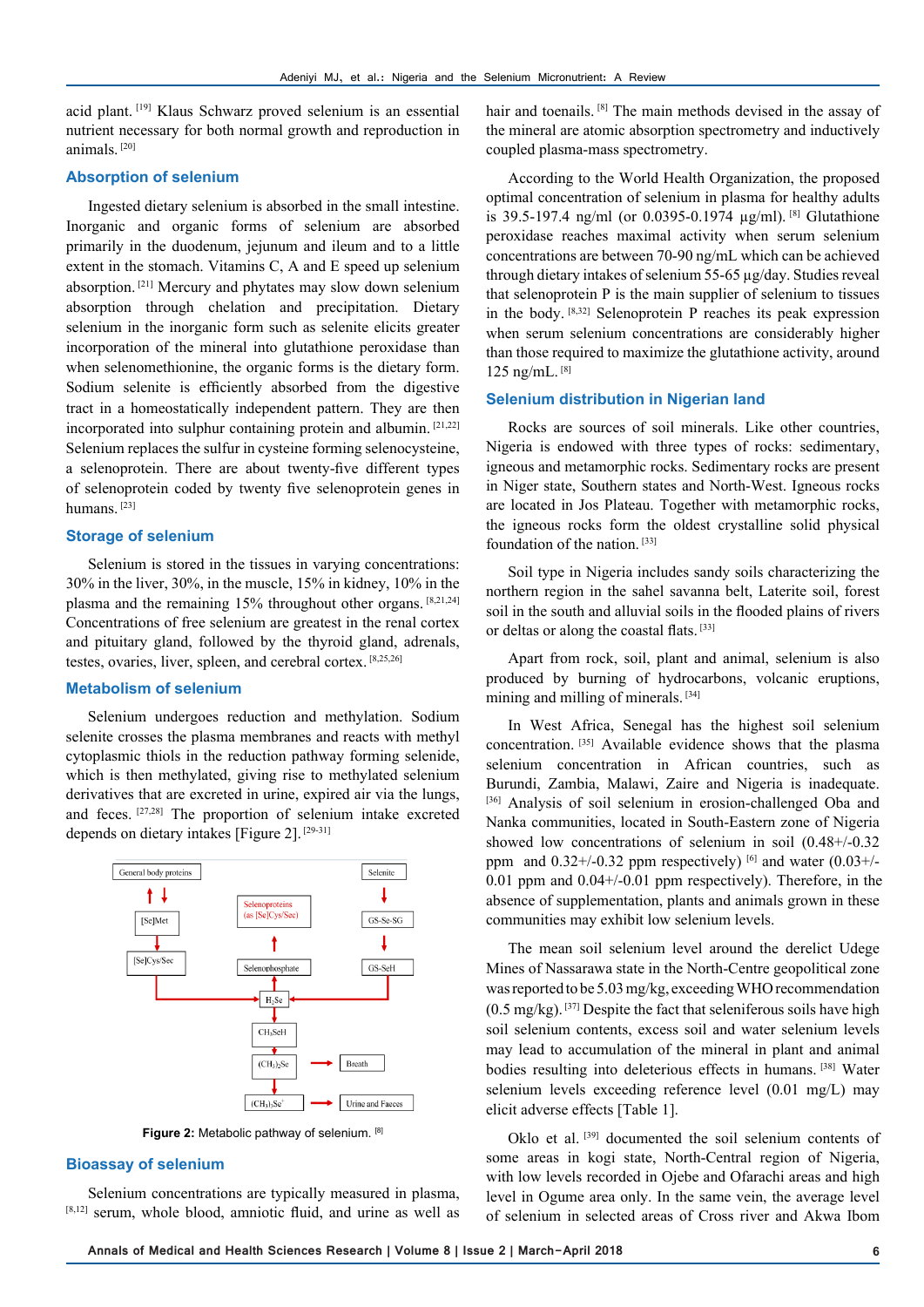states, South-South geopolitical zone of Nigeria was  $2.86 \pm 3.97$ mgldl. [40] Factors which may account for variation of selenium in Nigeria are:

| Table 1: Mammalian selenoproteins. [21] |                                                      |                                                                                                                          |  |  |
|-----------------------------------------|------------------------------------------------------|--------------------------------------------------------------------------------------------------------------------------|--|--|
|                                         | S/n Selenoprotein                                    | <b>Proposed function</b>                                                                                                 |  |  |
|                                         | GPx                                                  |                                                                                                                          |  |  |
| 1                                       | GPx1                                                 | Antioxidant In cell cytosol; Se store                                                                                    |  |  |
| 2                                       | GPx2                                                 | Antioxidant In gastrointestinal tract                                                                                    |  |  |
| 3                                       | GPx3                                                 | Antioxidant In extracellular space and<br>plasma                                                                         |  |  |
| 4                                       | GPx4                                                 | Antioxidant In membranes, structural protein<br>in sperm: apoptosis                                                      |  |  |
| 5                                       | GPx5                                                 | Unknown                                                                                                                  |  |  |
| 6                                       | GPx6                                                 | GPx1 homolog?                                                                                                            |  |  |
|                                         |                                                      | Multiple roles including dithiol-disulphide<br>oxidoreductase                                                            |  |  |
| 7                                       | Thiredoxin                                           |                                                                                                                          |  |  |
|                                         | reductase (TR)                                       | Detoxifies peroxides, reduces thioredoxin<br>(control of cell growth): maintains redox<br>state of transcription factors |  |  |
| 8                                       | TR <sub>1</sub>                                      | Mainly cystosolic, ubiquitous                                                                                            |  |  |
| 9                                       | TR <sub>2</sub>                                      | <b>Expressed by testes</b>                                                                                               |  |  |
| 10                                      | TR <sub>3</sub>                                      | Mitochondrial, ubiquitous                                                                                                |  |  |
| 11                                      | lodothyronine<br>deiodinases                         |                                                                                                                          |  |  |
| 12                                      | Types D1 AND D2                                      | Converts thyroxine (T4) to bioactive<br>3,6,3'-tri-iodothyronine (T3)                                                    |  |  |
| 13                                      | Types D1 and D3                                      | Converts T4 to to inactive 3', 3', 5' reverse T3                                                                         |  |  |
| 14                                      | Salenoprotein P                                      | Selenium transport protein, antioxidant in<br>endothelium                                                                |  |  |
| 15                                      | Salenoprotein W                                      | Antioxidants in cardiac and skeletal muscle                                                                              |  |  |
| 16                                      | Salenophosphate<br>synthetase (SPS2)                 | Synthesis of selenophosphate for<br>selenoprotein synthesis                                                              |  |  |
| 17                                      | 15 kDa<br>selenoprotein (sep<br>15)                  | Protects against cancer                                                                                                  |  |  |
| 18                                      | Selenoproteins H,<br>I, K, M, N, O, P, R,<br>S, T, V | Role largely unknown                                                                                                     |  |  |

**• Rainfall:** In Nigeria, the coastal region around Niger Delta region in South-Southern region of Nigeria receives annual around 4,000 mm (157.5 in) of rainfall. In North Eastern state, Borno, the annual rainfall is below 1500mm. In most Southern States, the annual rainfall is above 2,000 mm. Selenium tends to the concentrated in the soil of the drier regions of the world. [41]

• **Soil pH:** In acidic poorly aerated soils, selenium is relatively unavailable to plants because it is present mainly as insoluble selenite complexes. [41]

• **Geographical factors:** The selenium content of food varies widely depending on geographic locations. [42] For example, Nanka community of Anambra state in South- Eastern Nigeria, is an erosion ridden environment. Soil selenium in this area was reported to be low. [6] Low soil selenium correlates positively with secondary diseases. An example of secondary diseases is Keshan disease, a disease that affects some people that live in South-West China, where the soil is selenium deficient.

• **Soil composition:** Phosphates present in rock, shales, limestones and sand stone contain selenium. Sulphide mineral deposit reduces selenium level.

• **Analytic methods:** Methods devised in estimating soil selenium level give results which may not be the same. [5,43]

#### **Selenium concentration in Nigerian foods**

Since plants depend on raw materials of soil origin, soil selenium content determines selenium availability in the body. Exposure to selenium is majorly through food. Brazilian nut has the highest selenium concentration 0.54 mg/kg.

In Anambra state, South-Eastern region, analysis of cassava tuber in Nanka and Oba communities showed that selenium contents were low:  $0.16 + (-0.03)$  ppm,  $0.15 + (-0.02)$  ppm respectively. [6] Tubers are a major staple food in Nigeria, especially in rural communities. Decreased selenium in tubers may portend risk to the health of people [Table 2].

| Table 2: Selenium concentrations in Nigerian foods. [5] |              |  |  |
|---------------------------------------------------------|--------------|--|--|
| Sample                                                  | Mean ± SD    |  |  |
| <b>Cereals</b>                                          |              |  |  |
| Millet (Sorghum vulgare)                                | $5 \pm 3.4$  |  |  |
| Rice (white) (Zea mays)                                 | $5 \pm 2.5$  |  |  |
| <b>Meat and fish</b>                                    |              |  |  |
| Fish (dry) (Tilapia nicotilus)                          | $15 \pm 4.5$ |  |  |
| Cray fish (Procambaris clarkia)                         | $20 \pm 5.2$ |  |  |
| Snail (Achatina fulica)                                 | $2 + 3.2$    |  |  |
| Wistar strain (albino rat)                              | $31 \pm 8.4$ |  |  |
| Milk and dairy product                                  |              |  |  |
| Milk (powder)                                           | $5 \pm 3.5$  |  |  |
| Egg (yolk)                                              | $<1 \pm 8.4$ |  |  |
| Egg (white)                                             | $2 + 3.2$    |  |  |
| Vegetables                                              |              |  |  |
| Water leaf (Talinum triangulare)                        | 5 ± 3.5      |  |  |
| Spinach (Ameranthus spp)                                | $<1 \pm 8.4$ |  |  |
| Bitter leaf (Vemonia amygdalina)                        | $<1 \pm 8.4$ |  |  |
| Onion (Allum cepa)                                      | $2 + 3.2$    |  |  |
| Pepper (Capsicum annum)                                 | $2 + 3.2$    |  |  |

Study by Abulude et al.<sup>[5]</sup> examined both local and imported products. It is interesting to observe that cassava flour, Cray fish and tilapia had the highest selenium concentrations. Wistar rats, snails, egg yolk, egg white, spinach, pepper and bitter leaf contained low selenium levels. Conversely, in Northern Europe, foods which contained high selenium level include meat, poultry, and fish (49). Difference in soil selenium levels, presence of high level of phytate, sulphur and mercury and difference in analytical methods employed might account for the discrepancy between the low selenium level reported by Olife and Anajekwu [6] and the findings of Abulude et al.<sup>[5]</sup>

Analysis of average selenium content in root and tuber plants in North-Central by Zarmai et al. [43] showed that sweet potato contains  $19.2 + (-5.20 \,\mu g/kg)$ , yellow yam has  $18.3 + (-6.97 \,\mu g/kg)$ , yam has 13.6+/-7.12 µg/kg and cassava has 13.0+/-5.84 µg/kg. Yellow yam from Lafia had the highest level 76.3 µg/kg while Minna, Bida, Keffi, Makurdi, Otukpo, Lokoja and Ilorin had a mean of 18.3+/-6.97 µg/kg. Sweet potato from Bida showed the highest selenium level while Makurdi, Lafiagi and Jos had a mean value of 19.2+/-5.20 µg/kg. Yam from Makurdi contained the highest selenium concentration 81.8 µg/kg while that from Bida, Abuja, Lafia, Gboko, Lokoja, Idah, Ilorin, Lafiagi and Jos showed a mean of  $13.6+7.12 \mu g/kg$ .

From the work of Zarmai et al. [43] sweat potato in North-Central region had the highest selenium content followed by yellow yam, yam and cassava.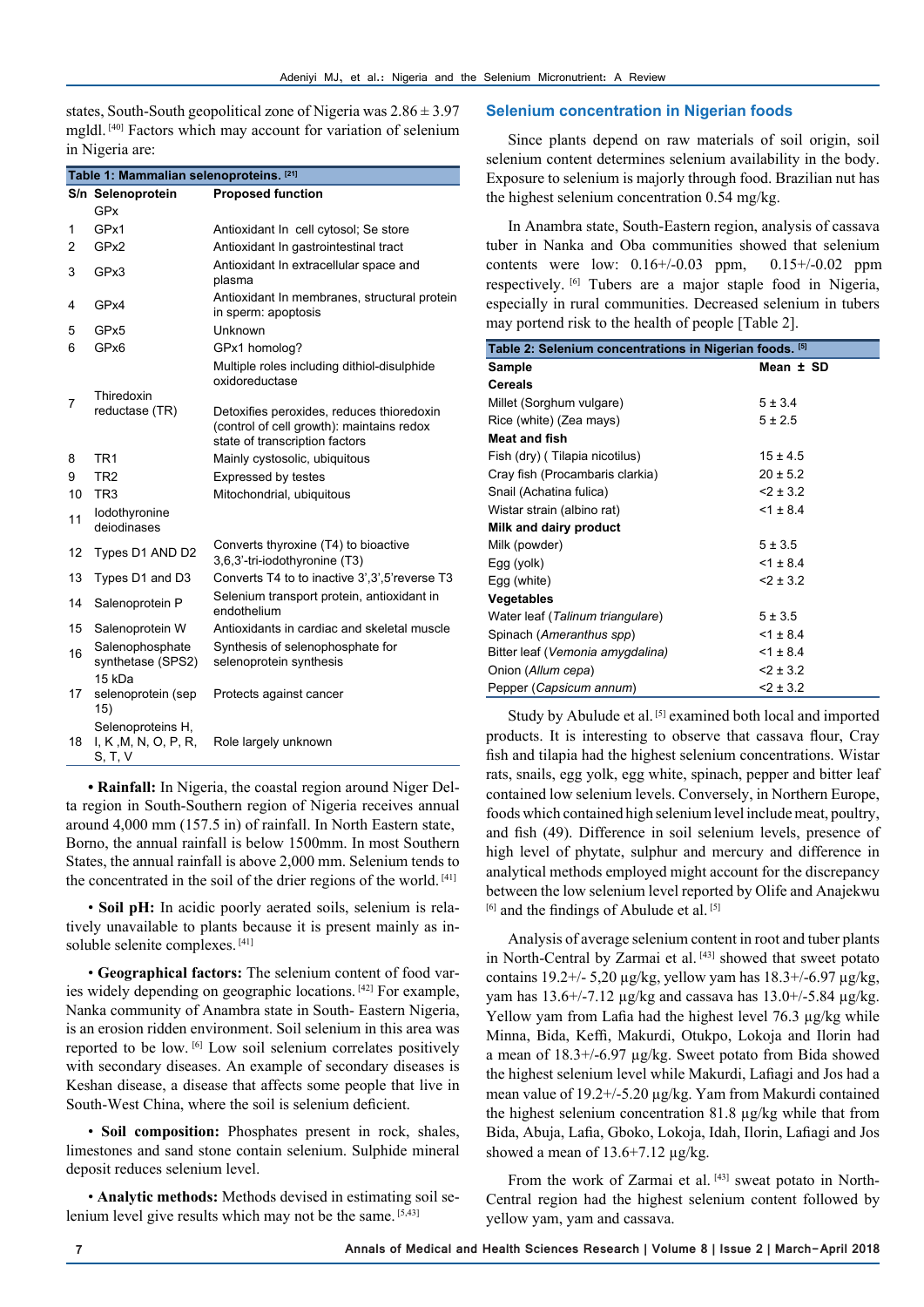Study by Orisakwe et al.<sup>[44]</sup> estimated the levels of selenium in fifty (50) beverages purchased in Nigeria using the Atomic Absorption Spectrophotometer (AAS). The result indicated that selenium levels ranged from 0.24 - 1.67 mg/L for canned beverages and 0.07 - 1.23 mg/L for non-canned beverages. 95% of canned beverages had selenium levels that exceeded the maximum Contaminant Level (MCL) set by United States Environmental Protection Agency (USEPA) (MCL) whereas 90% of the non-canned products had selenium levels above the MCL [Table 3].

| Table 3: Selenium content in North-Central region of Nigeria. <sup>[43]</sup> |                                            |                                                           |  |  |
|-------------------------------------------------------------------------------|--------------------------------------------|-----------------------------------------------------------|--|--|
| <b>Tuber</b>                                                                  | <b>City with highest</b><br>selenium level | City with lowest selenium level                           |  |  |
| Yam                                                                           | Makurdi                                    | Bida, Abuja, Lafiagi and Jos                              |  |  |
| Sweet<br>potato                                                               | <b>Bida</b>                                | Makurdi, Lafiagi and Jos                                  |  |  |
| Yellow<br>vam                                                                 | Lafiagi                                    | Minna, Bida, Keffi, Makurdi,<br>Otukpo, Lokoja and Ilorin |  |  |

Different brands of bottled beer marketed in Makurdi town exhibited selenium content that exceeded maximum contaminant level. On the contrary, Obahiagbon et al. [45] reported that selenium concentration in vegetable, waterleaf, ewedu leaf, bitter leaf, cocoyam leaf, green pepper leaf and okra leaf were within permissive level.

The above findings showed the variations in food selenium levels. Local foods grown in erosion prone regions may have lower selenium concentrations. This may lead to a decrease in selenium level in animals and humans that consume the foods.

#### **Human selenium requirement**

The recommended daily allowances (RDA) of selenium at 55 µg/day (WHO/FAO/IAEA, 1996) for both adult males and females by Food and Nutrition Board at the Institute of Medicine. This amount is based on the amount of dietary selenium needed for activity of selenium-containing enzyme glutathione peroxidase in the plasma. The tolerable upper limit of selenium is 0.4mg/day (WHO/FAO/IAEA, 1996). Excess consumption of selenium may result in brittle nail, garlic breath, nausea and vomiting. 10 gram oral dose of selenium dioxide can cause death. The lethal doses (LD50) for orally administered selenate in rats is 7 to 22 mg/kg body weight  $[46]$  and between 3 and 12 mg/kg body weight for orally administered sodium selenite in rats. [47,48]

## **Selenium levels in Nigerians**

Kolawole and Obueh<sup>[40]</sup> reported that the mean serum selenium level of people in selected areas of Akwa Ibom and Cross River state, South-South region of Nigeria, was 0.006 mg/L. Okwara et al. [49] got 0.29+/- 0.09 mmol/L (57.6+/- 14.4mg/L) for healthy male adults and 0.28+/-0.08 mmol/L (50.4+/-16.2 mg/L) for healthy adult female in Orlu, South-East Nigeria. Nwagha et al. [50] also found a plasma selenium concentration of 1.38+/-0.18 μmol/l (0.245+/-0.0324 mg/L) in healthy female subjects in the South-East region.

The mean plasma selenium of 88 healthy adults in Abeokuta, South-Western region of Nigeria, was 0.188+/-0.026 mg/L. [51] Arinola et al. <sup>[52]</sup> obtained a level of  $57.05+/2.50 \mu g/L$  (0.057

+/- 0.0025 mg/L) in healthy female Nigerians in South-Western region. The plasma selenium level in a study by Anyabolu et al.  $[10]$  was 9.81+/-1.6 μg/dL (0.0981+/-0.016 mg/L) in children in South-Western region. Sixty healthy subjects of over 18 years of age in an area in Osun state, South-Western region, had a mean serum selenium level of 32.79+/-5.46 μg/dl (0.3279+/-0.0546 mg/L). [53] Oyedeji et al. [54] also obtained a plasma level of 1.02+/-0.01 μmol/L (0.1836+/-0.0018 mg/L) in healthy female subjects in South-Western region. Karaye et al. [13] obtained a plasma level of  $118.4 \pm 45.6$  μg/L (0.118+/-0.0456 mg/L) in a selected area of North-West region of Nigeria.

In addition to plasma selenium level, physiological balance in selenium distribution between body fluid compartments may be important as far as state of health is concerned. For instance, the ratio of serum selenium to seminal plasma selenium was found to be 1:1 in healthy adult male in South-West of Nigeria. [12]

In developing country like Nigeria where a sizeable population of people lives on local foods which may not contain high selenium contents due to soil factors, the selenium concentrations in body fluids would be expected to vary across the geopolitical zones. Despite this, the selenium content in Nigeria putting all these studies together may vary from 0.006 mg/L to 0.3279+/-0.0546 mg/L.

Factors which may affect the plasma and tissue concentrations of the mineral may interfere with the physiological functions of the mineral. Such factors may include:

• Age: Plasma selenium is lower in children than adult. [55]

• Genetic variation affects the plasma and tissue levels of selenium<sup>[56]</sup>

• Gender: Males have slightly higher plasma selenium than female.<sup>[55]</sup>

• Pathological conditions including Acquired Immune Deficiency Syndrome, [43,57,58] infertility, [12] diabetes mellitus [14] and digestive problems [12] decrease plasma and tissue selenium.

• Pregnancy and lactation [50] decrease plasma selenium level.

• State of activity: Exercise increases the need for selenium [32] and sedation may reduce plasma selenium level. [12]

• Kidney dialysis reduces plasma selenium. [12]

• Lifestyle such as smoking, alcoholism and vegetarianism may reduce plasma selenium level. [55]

• Oral contraceptive use [51,59] reduces selenium level.

# **Physiological Functions of Selenium Immunity**

Many local studies have documented that HIV-positive subjects exhibited low plasma selenium with male subjects having lower serum selenium levels than female subjects. [9-11,60] Report also indicates that HIV positive subjects with and without skin diseases exhibited low serum selenium. [61] The virus is known to incorporate selenium into its Human-Like glutathione peroxiadase leading to a decline in serum selenium and glutathione in the host. [62]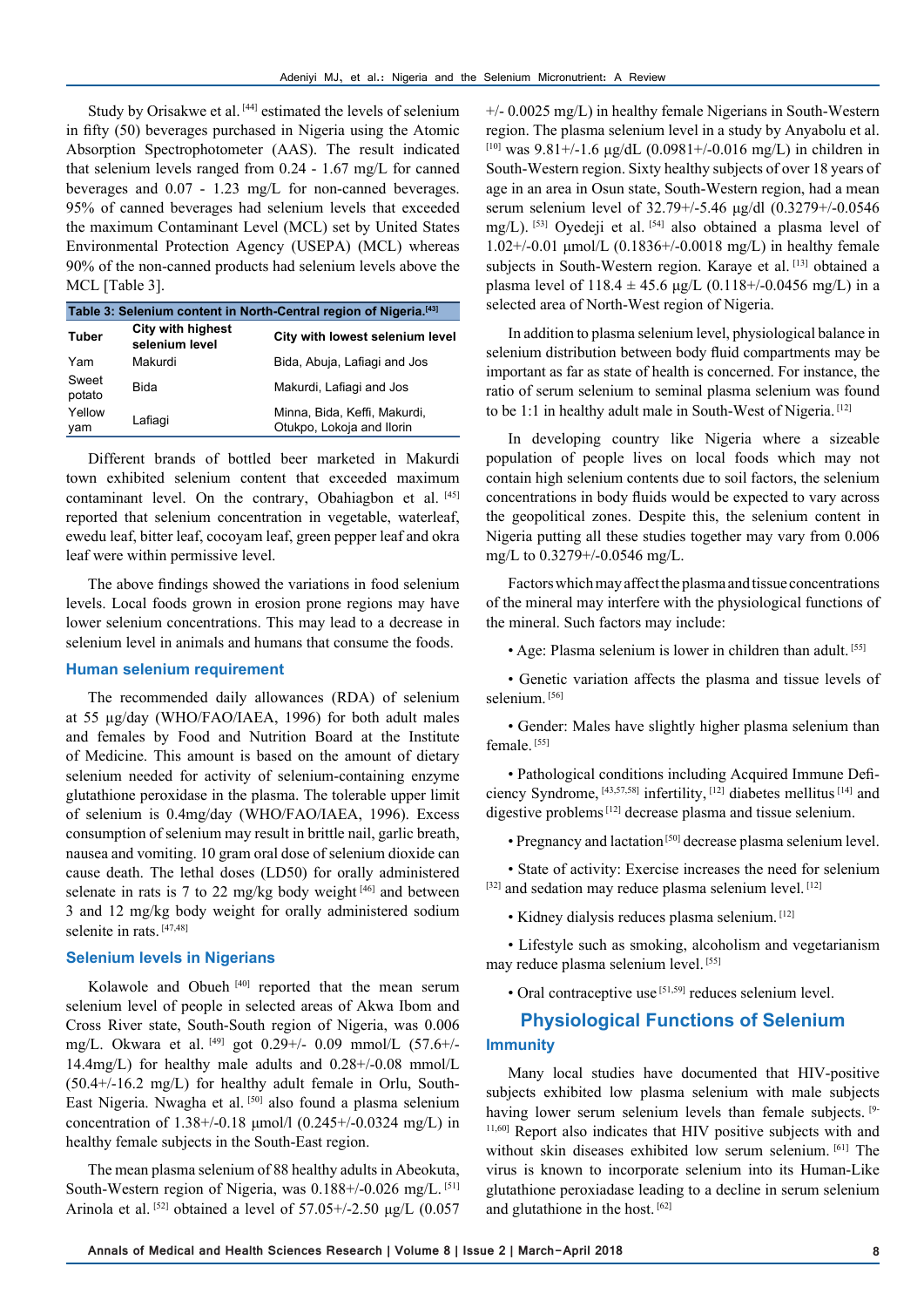The prevalence of HIV infected children is high. [10] Therefore, there is incontestable need for selenium supplementation. Selenium is an active component of selenoproteins which include thioredoxin reductase and glutathione peroxidase. In Nigeria, the plasma glutathione was estimated in a study as 0.127+/-0.022 U/mL. Therefore, selenium supplementation may improve glutathione defense system. Positive immune outcome achieved with respect to selenium supplementation includes improvement in CD4 counts in HIV-positive Nigerian subjects. [9] In West Africa, Senegal has the highest soil selenium contents and this has been linked with lower prevalence of HIV in the country. [35]

In animal studies, selenium supplementation together with vitamin E, increased packed cell volume in trypanosome Brucei Brucei infected rats. [17] It also reduced susceptibility of black marshal cockerel to infectious bursal disease. [63]

#### **Reproduction**

Selenium supplementation may improve testosterone level in male. Testes and ovaries are among organs that contain greatest concentrations of free selenium. [25] Upset in physiological balance between serum and seminal plasma selenium was associated with oligospermia and azoospermia in a study by Akinloye et al. [12] Selenium supplementation improved reproductive of rabbits does by enhancing follicle stimulating hormone and oxidative enzyme. Low selenium level was found in subjects with prostate cancer. [58]

## **Endocrinology and metabolism**

Female diabetics drawn from Calabar showed higher serum selenium level than diabetic male.  $[14]$  Together with zinc, selenium reduced blood glucose concentration, restored hepatic functions and reduced hepatic and renal lipid peroxidation of diabetic rats. [64] Ahmed et al. [15] reported that selenium possessed a hypoglycemic property comparable to glibenclamide in rats.

#### **Gastrointestinal health**

Selenium supplementation may also exert positive influence on gastrointestinal function and health. In an animal experiment conducted by Adeniyi et al. supplementation with selenium accelerated gastric ulcer healing by facilitating mucosal regeneration and antioxidant activity and by reducing lipid peroxidation. Together with vitamin E, selenium demonstrated tendency to assuage adverse effects in an experimental model of acute gastric ulceration in rats. [65]

#### **Cardiovascular health**

In South western China, selenium deficiency was associated with cardiomyopathy called Keshan disease. Also in Nigeria, a study by Karaye et al. in an area in North-West region of Nigeria indicated that female subjects with Postpartum Cardiomyopathy had low serum selenium level that was due to insufficient dietary intake of the mineral.

## **Conclusion**

There are variations in selenium levels across the geopolitical zones in Nigeria with a nadir of 0.006mg/L and a zenith of 0.3279+/-0.0546mg/L. Hence, there is need for selenium

supplementation. This review also provides evidence that selenium supplementations can improve health status of Nigerians.

#### **Conflict of Interest**

All authors disclose that there was no conflict of interest.

#### **References**

- 1. Ellie W, Rady RS. Understanding Nutrition (13th ed.), Wadsworth. 2013;667-670.
- 2. Opstad K. Circadian rhythm of hormones is extinguished during prolonged physical stress, sleep and energy deficiency in young men. Eur J Endocrinol. 1994;131:56-66.
- 3. Rayman MP. The importance of selenium to human health. Lancet. 2000;356:233-241.
- 4. Combs GF Jr. Selenium in global food systems. Br J Nutr. 2001;85:517-547.
- 5. Abulude F, Ogunkoya M, Orojo T. Selenium In Nigerian Foods. Ejipau Anim. Reprod, 2006;10:677-683.
- 6. Ifeyinwa OC, Azuka AB. Iodine and selenium Distribution in The Local Environment of Selected Villages in Anambra State, Nigeria. Journal of Natural Sciences Research. 2013;3:116.
- 7. Rayman MP. Selenium and human health. Lancet. 2012;379:1256-1268.
- 8. Mistry HD, Pipkin FB, Redman CW, Poston L. Selenium in reproductive health. American Journal of Obstetrics & Gynecology. 2012;206:21-30.
- 9. Odunukwe NN, Onwujekwe D, Ezechi OO, Ezobi P, Gbajabiamila T, Anyanwu R, et al. The role of selenium as adjunct to HAART among HIV-infected individuals who are advanced in their disease. InSixteenth International AlDS Conference, Toronto, Canada 2006.
- 10. Anyabolu HC, Adejuyigbe EA, Adeodu OO. Serum micronutrient status of Haart-naive, HIV infected children in South Western Nigeria: A case controlled study. AIDS research and treatment. 2014;2014.
- 11. Kalio IS. Comparative study of selenium and zinc antioxidant in HIV sero positive individuals.
- 12. Akinloye O, Arowojolu AO, Shittu OB, Adejuwon CA, Osotimehin B. Selenium status of idiopathic infertile Nigerian males. Biological trace element research. 2005;104:9-18.
- 13. Karaye KM, Yahaya IA, Lindmark K, Henein MY. Serum selenium and ceruloplasmin in Nigerians with peripartum cardiomyopathy. International Journal of Molecular Sciences. 2015;16:7644-7654.
- 14. Nsonwu AC, Usoro CO, Etukudo MH, Usoro IN. Influence of age, gender and duration of diabetes on serum and urine levels of zinc, magnesium, selenium and chromium in type 2 diabetics in Calabar, Nigeria. Turk J Biochem. 2006;31:107-114.
- 15. Ahmed MK, Aliyu M, Yusuf T, Yusuf MK. Ameliorative effect of selenium yeast on blood glucose level in streptozotocin induced diabetes in wistar rats. Drugs. 1996;80:23.
- 16. Zhang X, Zarbl H. Chemopreventive doses of methylselenocysteine alter circadian rhythm in rat mammary tissue. Cancer Prevention Research. 2008;1:119-27.
- 17. Yakubu DP, Dawet A, Olaleye NA. Effects of vitamin E and selenium on some blood parameter of Trypanosoma brucei brucei infected rats. British Journal of Applied Science & Technology. 2014;4:1100-1108.
- Greenwood NN, Earnshaw A. Chemistry of the Elements (2nd ed). Butterworth-Jheinemann. 1997;751-752.
- 19. Oldfield JE. The two faces of selenium. The Journal of Nutrition. 1987;117:2002-2008.
- 20. Schwarz K, Foltz CM. Selenium as an integral part of factor 3 against dietary necrotic liver degeneration. Journal of the American Chemical Society. 1957;79:3292-3293.
- 21. Reilly C. Selenium in food and health. Springer Science & Business Media; 1996.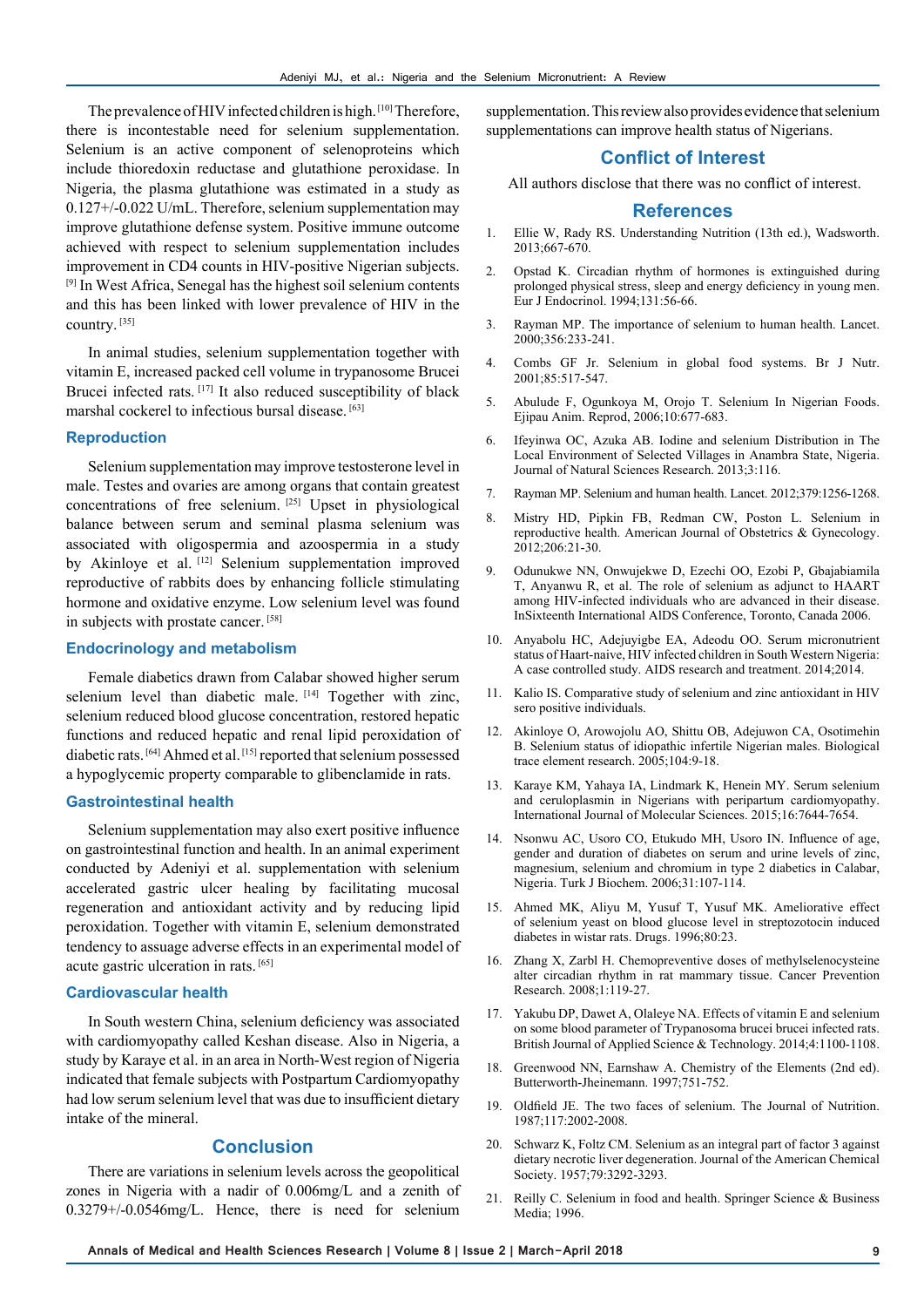- 22. Robinson MF, Godfrey PJ, Thomson CD, Rea HM, Van Rij AM. Blood selenium and glutathione peroxidase activity in normal subjects and in surgical patients with and without cancer in New Zealand. The American Journal of Clinical Nutrition. 1979;32:1477-1485.
- 23. Kryukov GV, Castellano S, Novoselov SV, Lobanov AV, Zehtab O, Guigó R, et al. Characterization of mammalian selenoproteomes. Science. 2003;300:1439-1443.
- 24. Thomson CD, Stewart RD. Metabolic studies of [75 Se] selenomethionine and [75 Se] selenite in the rat. British Journal of Nutrition. 1973;30:139-147.
- 25. Drasch G, Mailänder S, Schlosser C, Roider G. Content of nonmercury-associated selenium in human tissues. Biological trace element research. 2000;77:219-230.
- 26. Kohrle J, Jakob F, Contempre B, Dumont JE. Selenium, the thyroid, and the endocrine system. Endocrine reviews. 2005;26:944-984.
- 27. Sunde RA. Molecular biology of selenoproteins. Annual Review of Nutrition. 1990;10:451-474.
- 28. Ip C. Lessons from basic research in selenium and cancer prevention. The Journal of nutrition. 1998;128:1845-1854.
- 29. Robinson MF, McKenzie JM, Thompson CD, Van Rij AL. Metabolic balance of zinc, copper, cadmium, iron, molybdenum and selenium in young New Zealand women. British journal of nutrition. 1973;30:195- 205.
- 30. Oster O, Prellwitz W. The renal excretion of selenium. Biol Trace Elem Res. 1990;24:119-146.
- 31. Krupinski T, Beitel GJ. Unexpected roles of the Na-K-ATPase and other ion transporters in cell junctions and tubulogenesis. Physiology. 2009;24:192-201.
- 32. Hurst R, Armah CN, Dainty JR, Hart DJ, Teucher B, Goldson AJ, et al. Establishing optimal selenium status: results of a randomized, double-blind, placebo-controlled trial–. The American Journal of Clinical Nutrition. 2010;91:923-931.
- 33. Okpo U, Christian EC, Nnaemeka E. Global Journal of Science. Frontier Research. 2013.
- 34. National Toxicology Program Report. NTP Technical report on toxicity studies of sodium selenate and sodium selenite administered in drinking water to F344/N rats and B6C3F1 Mice. NC 27709 NIH. 1994.
- 35. Lawrence W. Selenium and its mighty benefits. Journal Alternatives. 2004;12:105-111.
- 36. Melse-Boonstra A, Hogenkamp P, Lungu OI. Mitigating HIV/AIDS in Sub-Saharan Africa through selenium in food. Farmer Publication, Lusaka. Golden Valley Agricultural Research Tust (GART). 2007;11.
- 37. Aremu MO, Atolaiye BO, Labaran L. Environmental implication of metal concentrations in soil, plant foods and pond in area around the Derelict Udege mines of Nasarawa State, Nigeria. Bulletin of the Chemical Society of Ethiopia. 2010;24.
- 38. Raji MI, Ibrahim YK, Ehinmidu JO. Physico-chemical characteristics and Heavy metal levels in Drinking Water sources in Sokoto metropolis in North-western Nigeria. Journal of Applied Sciences and Environmental Management. 2010;14.
- 39. Oklo AD, Sha'Ato R, Asemave K, Mkurzurum C. Selenium Content in some Brands of Bottled Beer Marketed in Makurdi Town Benue State, Nigeria. Int. J. Sci. Res. 2013;2:457-459.
- 40. Kolawole SE, Obueh HO. Relationship between soil contents and plasma levels of selenium, chromium and manganese in healthy adult Nigerians. African Journal of Biotechnology. 2013;12.
- 41. Stangoulis J, Graham R, Lyons G. Nutriprevention of disease with high selenium wheat. Journal of the Australasian College of Nutritional and Environmental Medicine. 2003;22:3.
- 42. Rayman MP. Food-chain selenium and human health: emphasis on intake. British journal of nutrition. 2008;100:254-268.
- Zarmai S, Eneji IS, Sha'Ato R. Analysis of selenium content in root

and tuber plants in central Nigeria. American Journal of Analytical Chemistry. 2013;4:739.

- 44. Orisakwe OE, Oragwu CI, Maduabuchi JM, Nzegwu CN, Nduka JK. Copper, selenium and zinc content of canned and noncanned beverages in Nigeria. African Journal of Environmental Science and Technology. 2009;3:042-049.
- 45. Obahiagbon FI, Oboh H, Uwumarongie-Ilori GE, Agho I. Selenium contents of some commonly consumed nigerian vegetables and physiological implications. Chem. Soc. Nigeria. 2011;36.
- 46. Henschler D, Kirschner U. On the absorption and toxicity of selenium sulfide. Archiv fur Toxikologie. 1969;24:341-344.
- 47. Morss SG, Olcott HS. Absence of effect of tocopherol on acute oral toxicity of sodium selenite in the rat. Proceedings of the Society for Experimental Biology and Medicine. 1967;124:483-485.
- 48. Cummins LM, Kimura ET. Safety evaluation of selenium sulfide antidandruff shampoos. Toxicology and applied pharmacology. 1971;20:89-96.
- 49. Okwara EC, Meludu SC, Okwara JE, Enwere OO, Diwe KC, Amah UK, et al. Selenium, zinc and magnesium status of HIV positive adults presenting at a university teaching hospital in Orlu-Eastern Nigeria. Nigerian journal of medicine: Journal of the National Association of Resident Doctors of Nigeria. 2012;21:165-168.
- 50. Nwagha UI, Ogbodo SO, Nwogu-Ikojo EE, Ibegbu DM, Ejezie FE, Nwagha TU, et al. Copper and selenium status of healthy pregnant women in Enugu, southeastern Nigeria. Nigerian journal of clinical practice. 2011;14:408-412.
- 51. Babalola OO, Anetor JI, Adeniji AA. Assesment of selenium status of healthy adults in south western nigeria. Asset: An International Journal (Series A)}. 2003;3:111-120.
- 52. Arinola OG, Charles-Davies MA. Micronutrient levels in the plasma of Nigerian females with breast cancer. African Journal of Biotechnology. 2008;7.
- 53. Atiba AS, Oparinde DP, Jimoh AK, Babatunde OA, Adelekan A, Adeola'Niran-Atiba T. Oxidative stress and serum selenium in HIV patients on different antiretroviral regimen. Greener J. Med. Sci. 2012;2:163-167.
- 54. Oyewole OS, Adesina AD, Oke OT, Tijani YO. Evaluation of essential trace elements in female type II diabetic patients in Nigerian population. African Journal of Biotechnology. 2014;13:1910-1914.
- 55. Duffield-Lillico AJ, Reid ME, Turnbull BW, Combs GF, Jr Slate EH, Fischbach LA, et al. Hyperthyroidism and Hypothyroidism. American Association of Clinical Endocrinologists. 2003;462- 465.
- 56. Penney KL, Schumacher FR, Li H, Kraft P, Morris JS, Kurth T, et al. A large prospective study of SEP15 genetic variation, interaction with plasma selenium levels, and prostate cancer risk and survival. Cancer Prevention Research. 2010;3:604-610.
- 57. Durosinmi MA, Howard A, Akinola WO, Onayemi O. Selenium and aspirin in people living with HIV and AIDS in Nigeria. The Nig Postgrad Med J. 2008;15:215-217.
- 58. Famurewa AC, Akinosun OM. 'Plasma levels of α-tocopherol, -tocopherol and selenium in patients with prostate cancer in Nigeria'. International Journal of Medicine and Biomedical Research. 2014;3.
- 59. Moore JA, Noiva R, Wells IC. Selenium concentrations in plasma of patients with arteriographically defined coronary atherosclerosis. Clinical Chemistry. 1984;30:1171-1173.
- 60. Ajayi GO, Omilabu SA. Magnesium, selenium, zinc, copper and CD4 count in HIV1-and 2-positive Nigerians attending prepregnancy class at Prenatal Diagnosis and Therapy Centre of Lagos University. Trace Elements and Electrolytes. 2003;20:203-207.
- 61. Akinboro AO, Mejiuni DA, Onayemi O, Ayodele OE, Atiba AS, Bamimore GM. Serum selenium and skin diseases among Nigerians with human immunodeficiency virus/acquired immune deficiency syndrome. HIV/AIDS (Auckland, NZ). 2013;5:215.